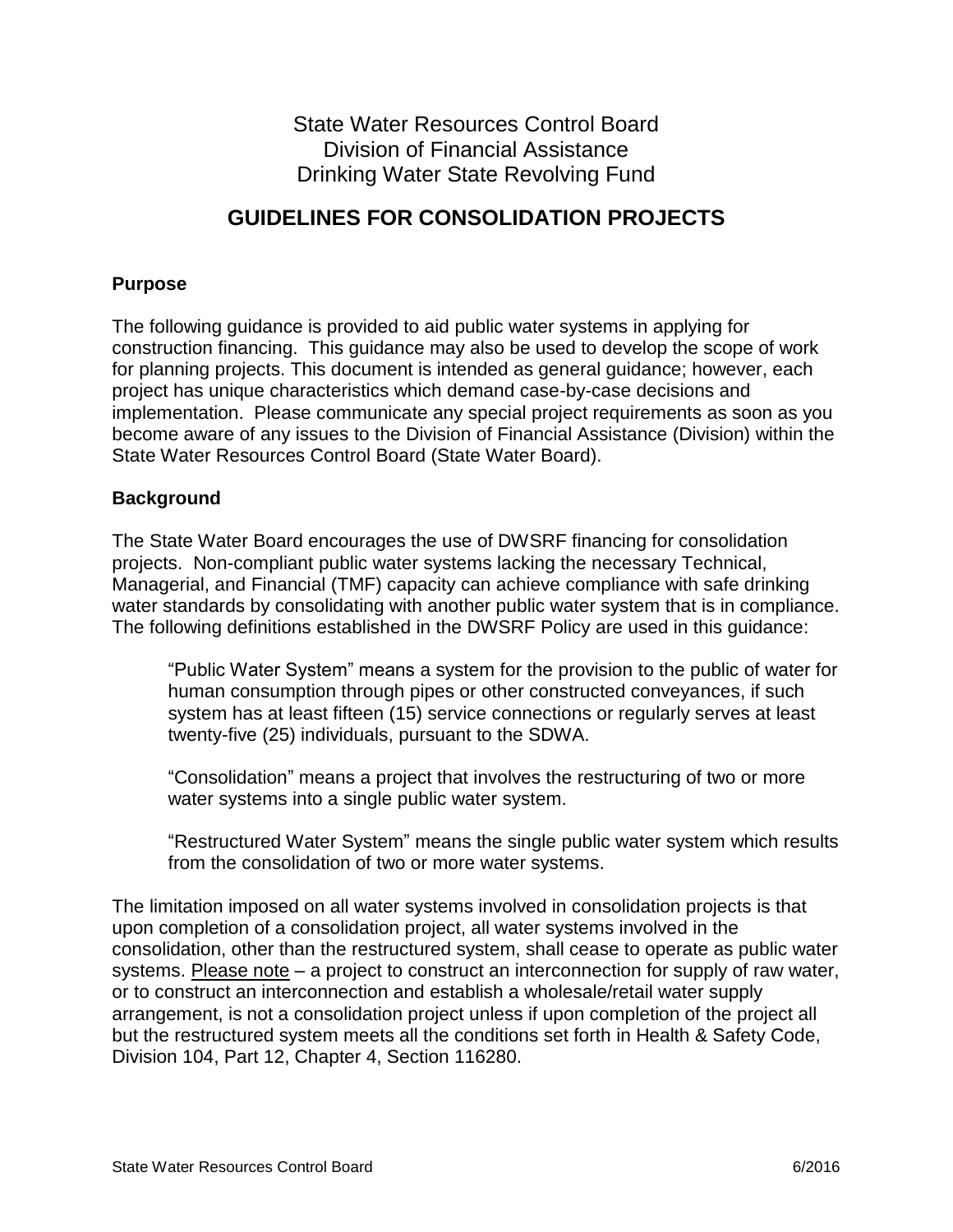## Drinking Water State Revolving Fund 2 **Guidance for Consolidation Projects**

A consolidation project must have one restructured water system and one or more consolidating public water system(s). The restructured water system will be the single, surviving public water system that results from the consolidation project and the consolidating water systems will cease to exist as public water systems after the project is complete except if the system meets Section 116280 cited above.

Types of Consolidation Projects:

Master meter consolidations **(Limited to consolidation of a public water system that, upon completion of the project, will meet all of the conditions set forth in Health & Safety Code, Division 104, Part 12, Chapter 4, Section 116280.)** – The restructured water system's responsibility ends at the master water meter. A connection is provided to the consolidating public water system, which will be responsible for operating and maintaining the infrastructure within its own boundaries. For this type of consolidation project, a water service agreement must be made between the owner of the consolidating entity and the restructured water system. An example is the construction of a pipeline, connection, and master meter for supply of water from an adjacent water system (the restructured water system) to a mobile home park, where the park owner still owns the distribution system within the park and buys water from the restructured water system via the master meter, is an example of this type of consolidation. In the case of a master meter consolidation where the consolidating entity remains a Public Water System per Health & Safety Code Section 116280 and the Division determines that the entity has the legal, financial, technical and managerial capacity to own and operate the project and to comply with the terms of a financing agreement, the Division may enter into a financing agreement with the consolidating entity.

Distribution system consolidations – The restructured water system will directly bill each customer within the consolidating public water system's service area. The restructured water system's facilities will include the distribution system of the consolidating public water system(s). This means that the restructured water system will operate and maintain the entire distribution system – lines, pumps, tanks, etc., and therefore the consolidation project must result in the restructured water system having the legal right to access the distribution facilities and provide service within the service area of the consolidating system(s). For this type of consolidation project, a consolidation and water service agreement(s) must be made between the entity having legal ownership of each consolidating public water system, and the restructured water system. (Depending on the legal authority of a consolidating public water system to require its customers to accept service from the restructured water system, it may be necessary to require consolidation and water service agreement(s) from individual customers. For example, if individual customers in a mutual water company have individual deeded ownership in the water system, then a form of consolidation and water service agreement(s) is required between each customer and the restructured water system.)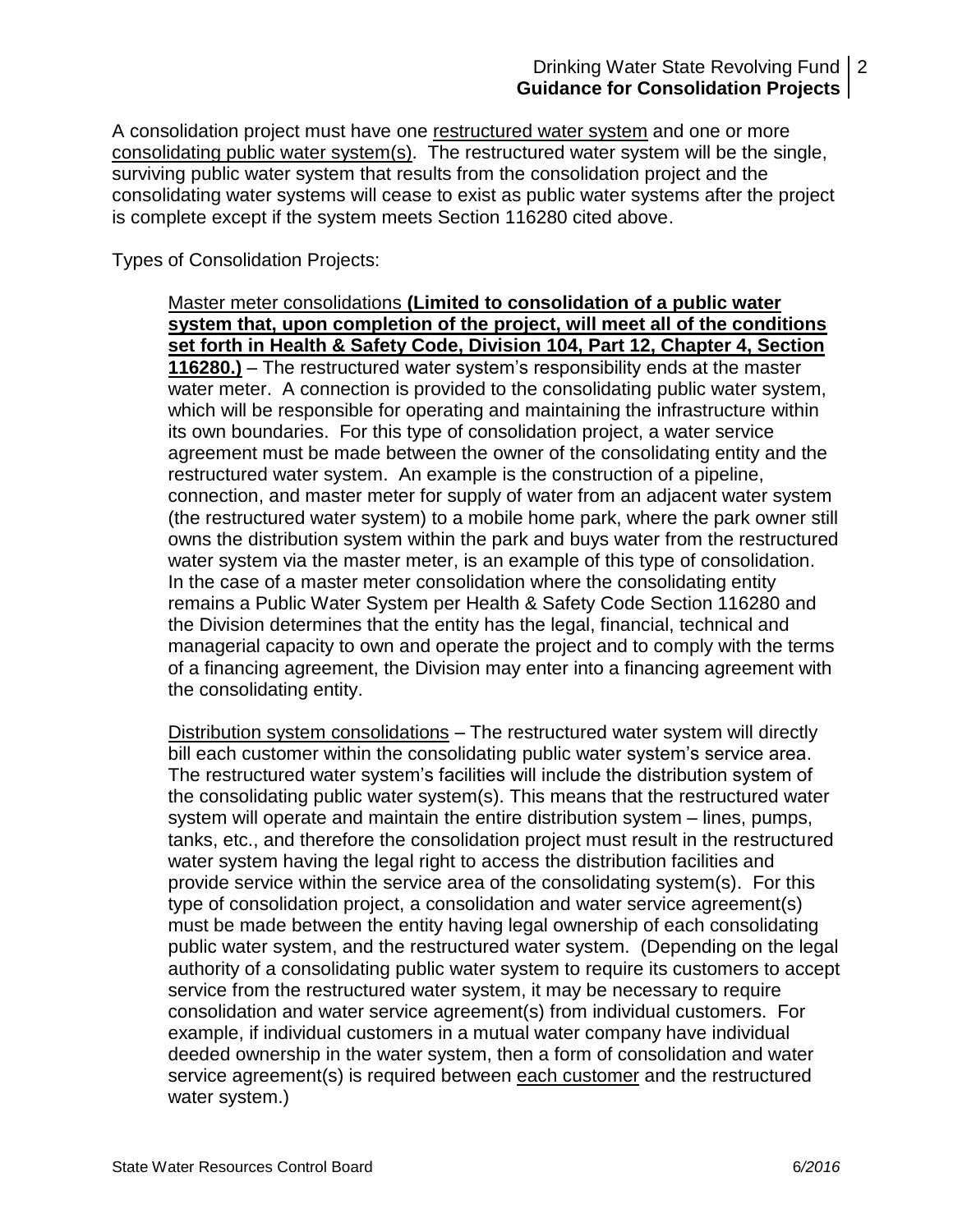A project designed to supply customers directly via constructed service connection/meter at each home (as opposed to a single master meter) is referred to as a distribution system consolidation project. A project to construct a connection/meter to each individual home (formerly served by the mutual) for direct delivery of water by the restructured water system is would be an example of a distribution system consolidation.

The type of consolidation project proposed should be clearly described in the application. The consolidation type will directly affect the application and financing agreement requirements. For example, if your proposed project is a master meter consolidation, the responsibilities listed below for the consolidating water system and the restructured water system could change depending upon which water system is proposing to enter into a financing agreement with the State Water Board. The specific requirements will be established when the application is reviewed.

#### **Responsibilities**

Each party involved in the consolidation project has significant responsibilities. It is important that these responsibilities be understood fully before pursuing consolidation so that the parties can evaluate the viability of the potential consolidation.

For the consolidating public water system(s), the responsibilities are as follows:

- The consolidating water system(s) must authorize the restructured water system to act on the consolidating system's behalf in matters relating to DWSRF financing. The authorization must be in writing.
- The consolidating water system(s) must enter into a consolidation and water service agreement(s) with the restructured water system that identifies: (i) the terms of service; (ii) infrastructure ownership; (iii) operation and maintenance; (iv) transfer of facilities; (v) inactivation of the consolidating water system; (vi) intent to surrender its domestic water supply agreement; and (vii) other terms as negotiated between the entities. The form of water supply agreement will vary depending upon the particular project. For example, if the project is a distribution consolidation project, then each homeowner must agree to be served water by the restructured water system and pay the established user rates. Alternatively, the agreement may be an agreement between the restructured water system and a mutual water company, acting on behalf of its members. If the project is a master meter project, the water service agreement is between the consolidating and restructured water system. The form of this agreement must be approved by the Division. The persons signing the agreement(s) must have appropriate authority to legally bind their respective public water systems. Documentation of this authority must be provided to the Division along with the draft water supply agreement.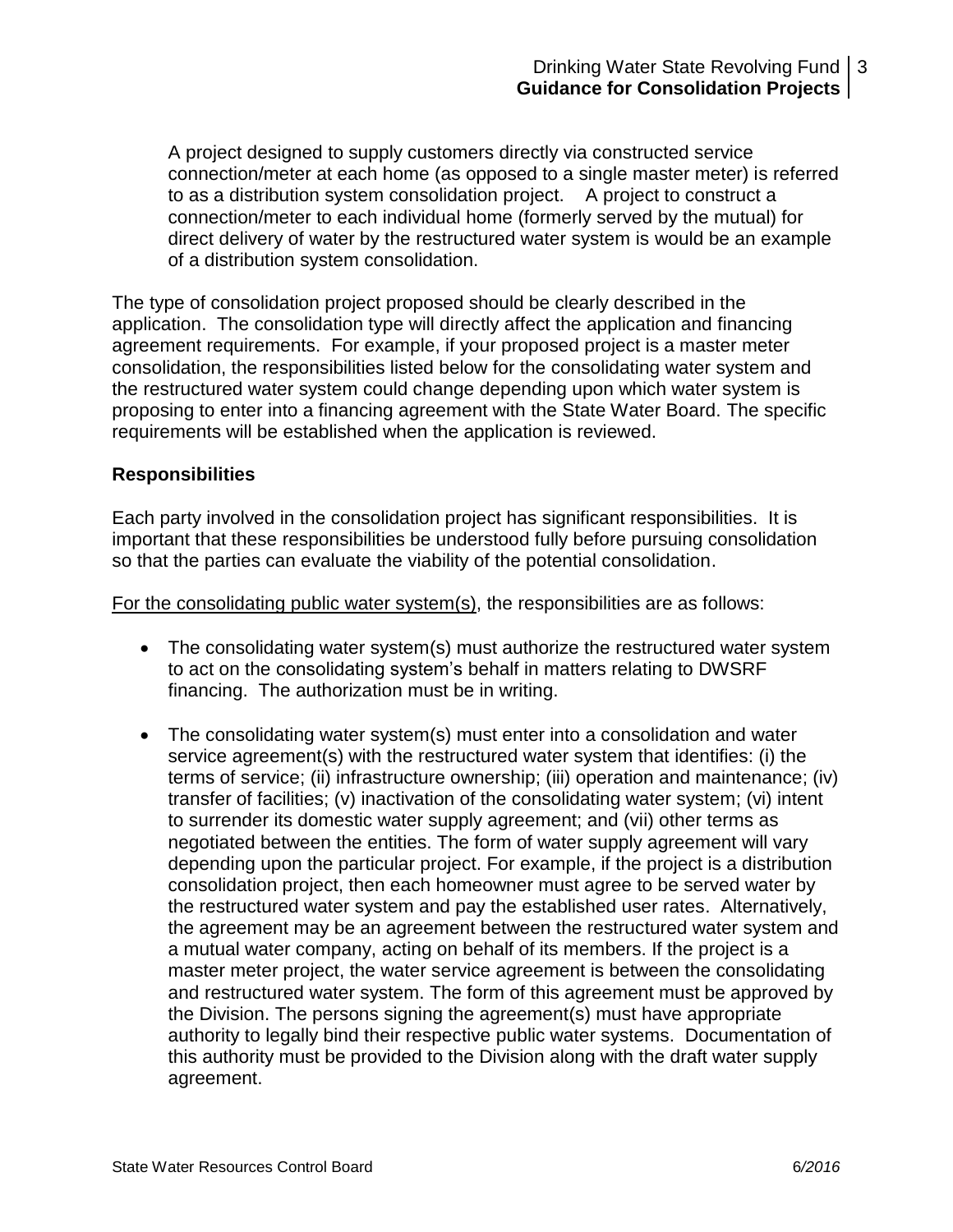## Drinking Water State Revolving Fund 4 **Guidance for Consolidation Projects**

 The consolidating water systems must surrender their domestic water supply permits and cease to exist as public water systems. The decision to surrender a domestic water supply permit must be made by the legal owner of the public water system, according to the requirements and processes stated in the system's enabling statutes. The type of ownership (e.g., mutual water company, special district, corporation) must be clearly established for all consolidating water systems involved and supporting documentation must be provided to the Division.

For the restructured water system, the responsibilities are as follows:

- The restructured water system must act on behalf of the consolidating public water system(s) in matters relating to DWSRF financing. This includes coordination with the Division to obtain DWSRF financing.
- The restructured water system must enter into a consolidation and water service agreement(s) with each consolidating public water system and/or consolidating entity. (Note that this is the same consolidation and water service agreement(s) discussed above under responsibilities of a consolidating system.) The restructured water system must agree to supply water to the consolidating public water system(s)/entities for the useful life of the project. The agreement(s) to supply water may be conditioned on the consolidating system/entity paying the agreed upon rates and complying with the restructured water system's standard rules of service.
- The restructured water system will be responsible for managing the construction project and ensuring that the project is operated to supply water to the consolidating public water system(s)/entities for the useful life of the project, and ensure that the consolidating public water systems'/entities' former source of supply is properly disconnected, abandoned, and/or destroyed.
- The restructured water system will operate and maintain facilities built using DWSRF funds (the project facilities) as well as any facilities transferred from the consolidating public water system, and must submit an application for an amended domestic water supply permit for all such facilities.
- The restructured water system must demonstrate that it has legal authority to provide domestic water to the service area(s) of consolidating public water system(s). This requirement must be satisfied before the DWSRF financing agreement will be circulated for signature.
- The restructured water system must demonstrate its legal authority to enter into an agreement with the State Water Board. Ownership of the restructured water system must be demonstrated before the DWSRF financing agreement will be circulated for signature.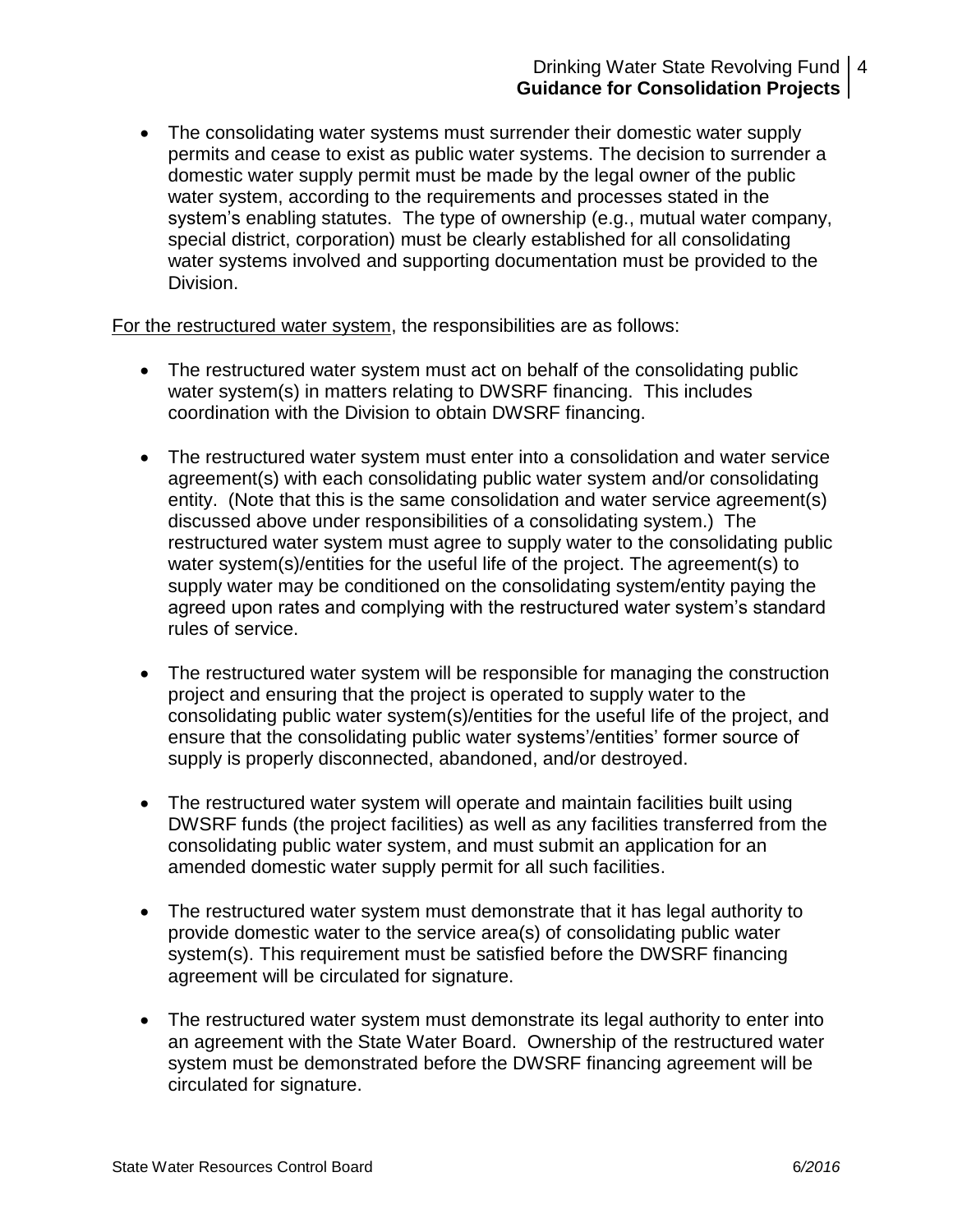## Drinking Water State Revolving Fund 5 **Guidance for Consolidation Projects**

- The restructured water system must demonstrate its financial capacity to satisfy the proposed DWSRF financing. The Division will evaluate an applicant's eligibility for available principal forgiveness or grant funding once the applicant has submitted an application. The restructured water system may enter into an appropriate agreement with the consolidating public water system(s) for transfer of funds to satisfy the DWSRF financing.
- In the case of a construction project, the Division will provide DWSRF financing to the restructured water system as it will be the only public water system remaining after the consolidation project is complete. The restructured water system will be solely responsible for satisfaction of the DWSRF financing agreement terms and conditions. (Please note, while the restructured water system may contract with the consolidating public water system(s) to satisfy appropriate conditions, ultimate responsibility for satisfying the conditions of the DWSRF financing agreement will rest with the restructured system.)
- In the case of a planning/design project, any of the participating public water systems may apply. The Division will determine the financing recipient during the planning application review process.
- The restructured water system's agreement with the consolidating public water system(s) for satisfaction of the DWSRF obligation, as well as any other project responsibilities, must be addressed during the consolidation and water service agreement(s) negotiations and prior to the circulation for signature of the DWSRF financing agreement.

## **Initial Coordination and Communication**

As early as possible, all parties should begin coordinating their efforts. At a minimum, the involved parties should discuss the following key issues:

- Determining who will be submitting the DWSRF application and conveying this information to the Division.
- Obtaining commitments from all parties. The commitments must be in writing, whether by board resolution or other mechanism allowed by the water systems' enabling statutes.
- Identifying any procedural requirements that must be completed before the consolidation can occur (e.g., LAFCO approval, permits, and/or annexation processes). Timelines for these requirements should be determined so they can be considered during the application process.
- If it will be necessary for the restructured water system to annex the area served by the consolidating water system or obtain approval from the California Public Utilities Commission (CPUC) or LAFCO, such processes should be initiated as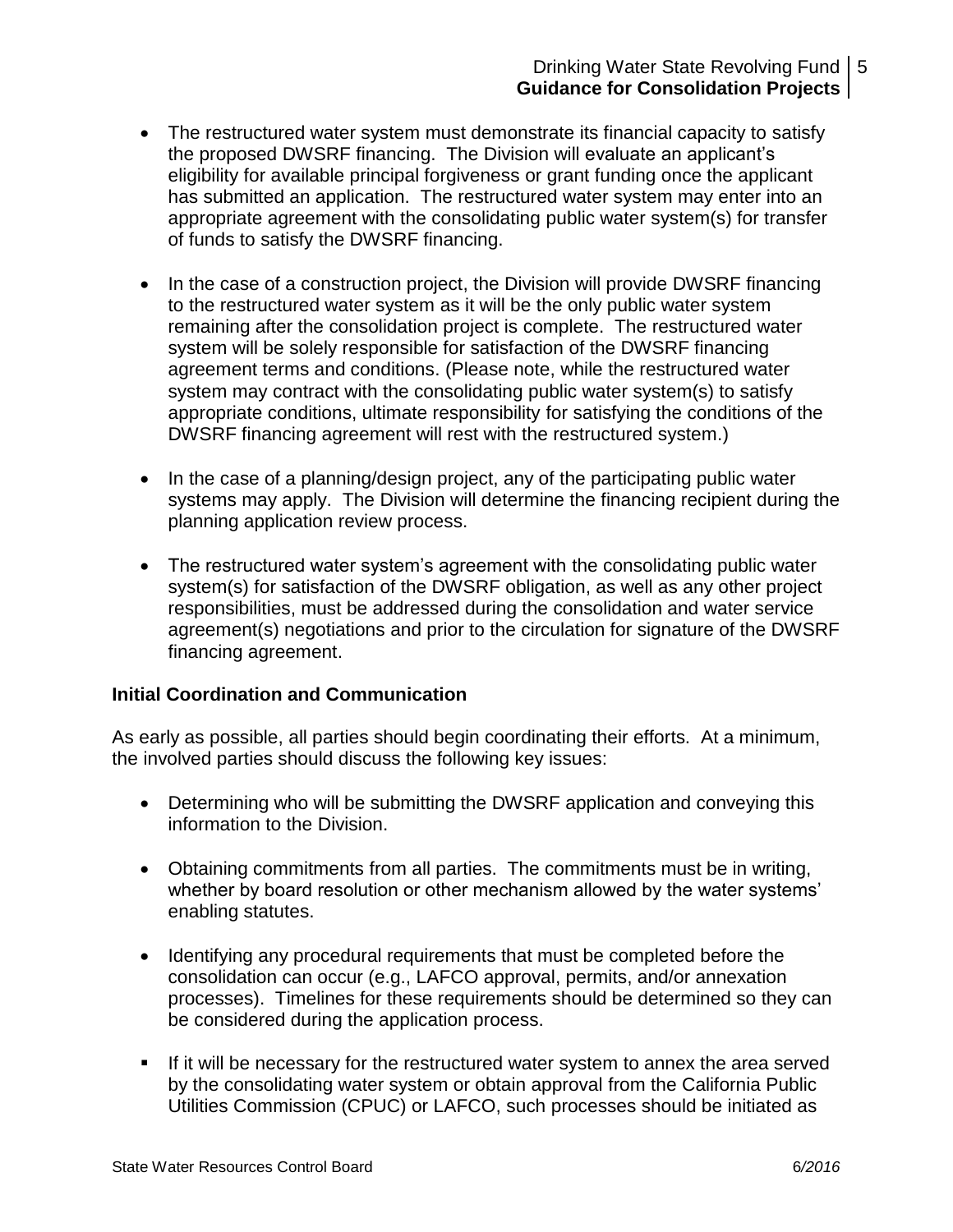## Drinking Water State Revolving Fund 6 **Guidance for Consolidation Projects**

soon as possible. (NOTE – In some cases, such approvals may not occur until a DWSRF financing agreement has been circulated for signature.)

 A draft consolidation and water service agreement(s) should be prepared. The restructured water system's terms and conditions for consolidation should be discussed and documented in the agreement(s). The consolidating systems will need to satisfy any terms and conditions specified in the agreement(s) in order for the consolidation to occur. (The restructured water system may use its standard agreement for new service connections as appropriate, but will either need to amend that standard agreement to add additional terms to cover items such as those listed under the Consolidation and Water Service Agreement(s) section of this document or, submit two agreements. One agreement would be the standard one and the other would contain terms to cover the items listed under the Consolidation and Water Service Agreement section of this document.) A copy of the draft agreement(s) must be submitted to the Division for review, comment and/or approval. The final consolidation and water service agreement(s), a form(s) approved by the Division, must be signed and submitted to the Division before DWSRF financing agreement will be circulated for signature.

## **Applying for DWSRF Financing**

Any of the participating public water systems, or the restructured water system, may submit the application for DWSRF financing. It is not necessary to submit more than one application for the consolidation project. If the restructured water system will be submitting the application, the consolidating water systems must authorize the restructured water system to apply on their behalf, and the applicant system must provide documentation of this authorization.

Regardless of who is submitting the application, all involved parties **must submit supplemental information** to complete the application, including documentation of each participating public water system's problem that is to be solved by the proposed project. Each participating public water system's problem will be ranked and utilized when determining project financing. It is critical that all the requested information be submitted with the application to avoid financing delays. The restructured water system must be clearly identified.

The following information must be obtained from all involved parties and provided to the Division as soon as possible:

- Public Water System (PWS) Name
- PWS Number
- Primary Contact information (name, phone number, email)
- Identify whether the PWS is a consolidating water system or the restructured water system
- Identification of the problem for each PWS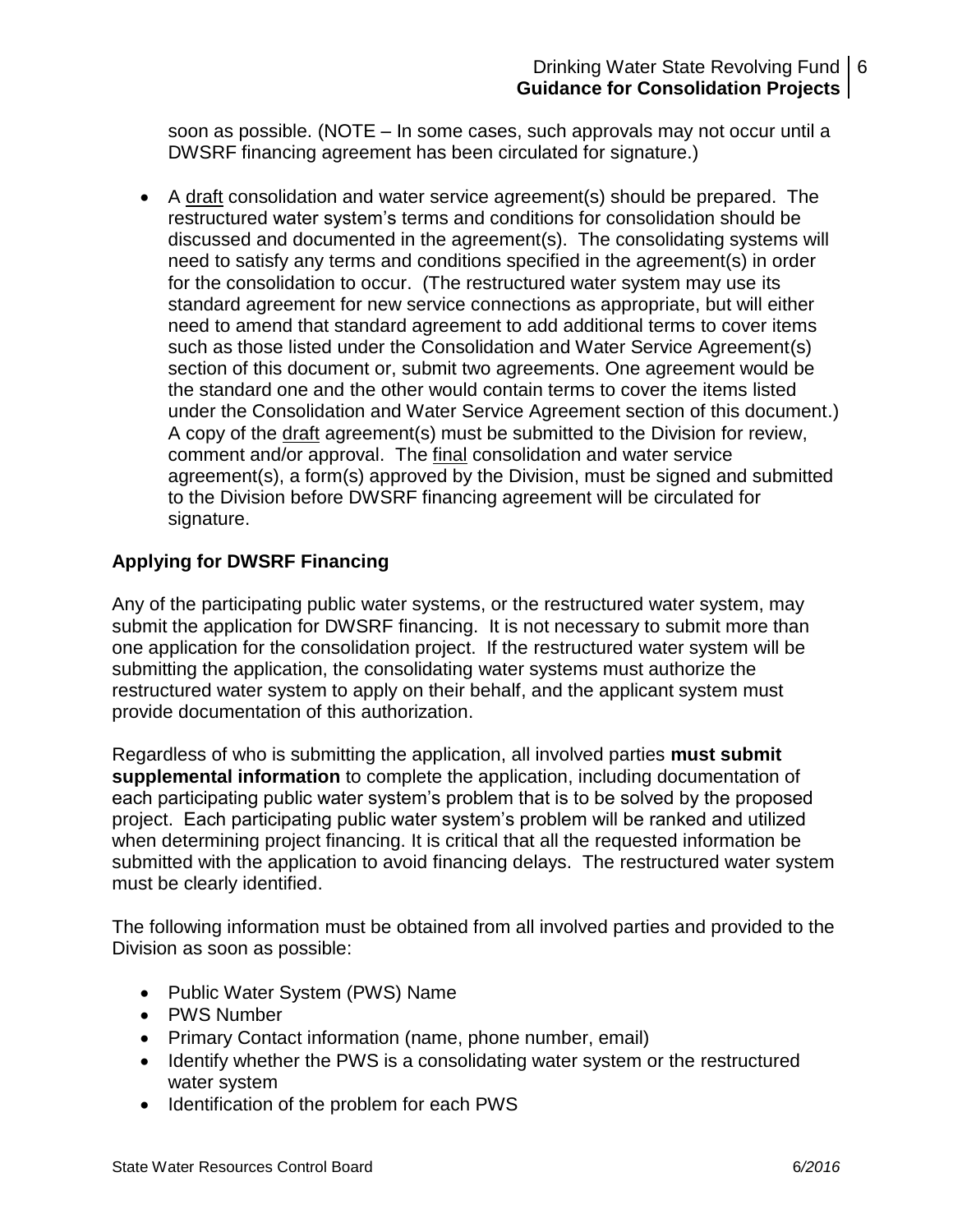If consolidation is to be considered as the solution, it is important to begin coordinating and communicating with all of the involved parties including the Division early in the financing process. It is important whenever possible to begin communication in advance of applying for financing as consolidation cannot occur without all systems agreeing to the project. This may be as early as prior to submitting an application for financing or at the latest, immediately after consolidation is selected as the preferred project alternative.

## **Additional Application Deliverables for Projects Involving Consolidation**

Each party in the consolidation project must be designated as either the restructured water system or a consolidating water system. Each designated entity will be responsible for addressing the following requirements in the application:

| <b>Description</b>                                                                                          | <b>Restructured water system</b>                                                                                                       | <b>Consolidating water system</b>                        |
|-------------------------------------------------------------------------------------------------------------|----------------------------------------------------------------------------------------------------------------------------------------|----------------------------------------------------------|
| Submitting the application                                                                                  | Only one party needs to apply, but all parties that did not apply<br>must submit a supplemental information form with the application. |                                                          |
| Documentation showing commitments<br>to consolidate                                                         | <b>Yes</b>                                                                                                                             | Yes                                                      |
| Documentation authorizing the<br>restructured water system to act on<br>consolidating water systems' behalf | No.                                                                                                                                    | Yes                                                      |
| DRAFT consolidation and water<br>service agreement                                                          | Yes                                                                                                                                    | Yes                                                      |
| TMF capacity                                                                                                | Yes - Submit TMF assessment<br>form (evaluate all TMF)                                                                                 | No – Must submit ownership<br>and water rights documents |
| Ownership information                                                                                       | Yes - Must be a legal entity<br>that can enter into a financing<br>agreement with the State Water<br><b>Board</b>                      | Yes - Must be owned by valid<br>legal entities           |

#### **Table 1 - Summary of additional application deliverables.**

## Commitments to Consolidate

The commitments to consolidate must be in writing, whether it is by board resolution or other mechanism allowed by the water systems' enabling statutes. It is not necessary for all parties to sign one document as long as each consolidating system provides documentation showing its commitment to the consolidation project and authorizing the applicant to act on behalf of the consolidating system.

Be aware for construction projects, the consolidating system must agree to consolidate and surrender its domestic water supply permit upon completion of a construction project. The restructured water system must agree to serve the consolidating system's customers for the duration of the expected useful life of the project.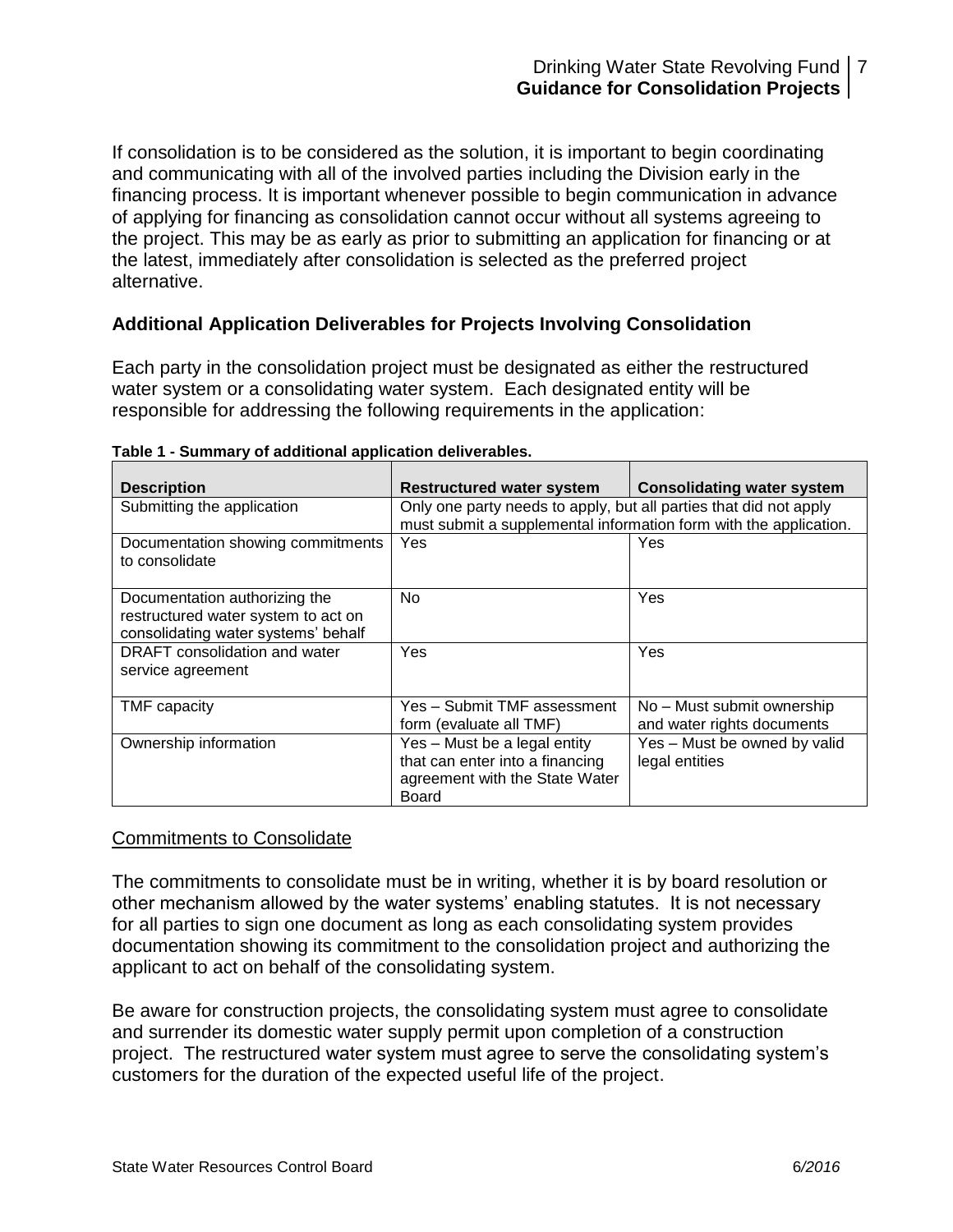## Drinking Water State Revolving Fund | 8 **Guidance for Consolidation Projects**

Please note that the commitment to the consolidation project must not contain conditions that contradict DWSRF requirements. For example, it is inappropriate to condition the consolidation upon the receipt of principal forgiveness or grant funds because DWSRF principal will not be forgiven or grants awarded except pursuant to the terms of an executed DWSRF financing agreement. However, it is appropriate to condition consolidation on the consolidating water system's agreement to reimburse the restructured water system for payments it makes to the State Water Board in satisfaction of the DWSRF financing. Please remember that the DWSRF is a revolving fund program. While principal forgiveness or grants may be offered under certain circumstances, the State Water Board cannot guarantee them at the time of application. Also note that the criteria and limitations for principal forgiveness or grant funds are established in the Intended Use Plan for the DWSRF.

#### Consolidation and Water Service Agreement(s)

A draft consolidation and water service agreement(s) must be submitted with the DWSRF application. The agreement should clearly identify the obligations of each party and include at least the following items:

- 1. The agreement should describe any construction related requirements including the following:
	- a. A clear description of the project components
	- b. Identify any easements necessary to construct the facilities
	- c. Identify which components are to be constructed by each party
	- d. An estimated project completion schedule
- 2. Terms of transfer of the consolidating system's customers and assets:
	- a. Procedures and timing for consolidating water system's surrender of domestic water supply permits
	- b. Process, terms, conditions, and timeline for the restructured water system's supply of water to each and every consolidating system and, in the case of a distribution consolidation system, supply of water to each customer of the consolidating public water system(s)
	- c. Terms, conditions, and timeline for any transfer of facilities from consolidating system(s) to the restructured water system
	- d. Terms, conditions, and timeline for disconnecting the consolidating systems' water supply facilities, installation of any project required crossconnection or backflow protection devices
	- e. Terms, conditions, and timeline for destruction of disconnected water supply facilities (e.g., destruction of wells)
	- f. For distribution system type consolidations, the procedures, terms, conditions, and timeline for systematic transfer of each customer to receive water service and supply from the restructured water system, and disconnect from the consolidating system's service line. Please note, if this will require construction of new lateral connections on the customers' property, terms for providing the cost of such construction must be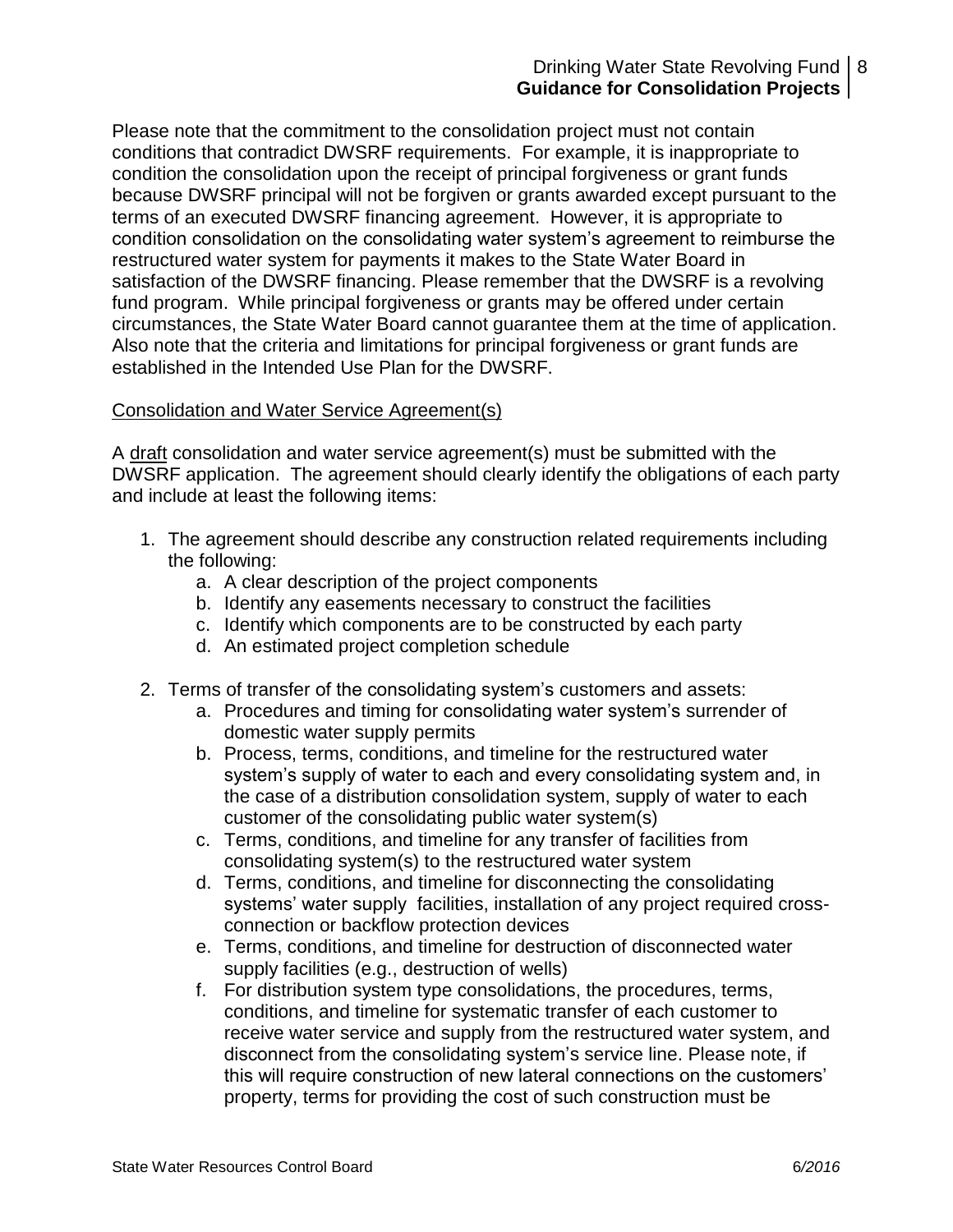delineated. DWSRF monies are not available to reimburse improvements on private property, such as private laterals.

- g. Establish terms of service:
- h. Operation and maintenance terms of all facilities. Must clearly delineate areas of responsibility and facility ownership for each party.
- i. Establish DWSRF payment obligation terms and water rates if the consolidating water system will be responsible for reimbursing the restructured water system for payment obligation under the DWSRF financing agreement.

**NOTE:** The restructured water system may use its standard agreement for new connections but will need to amend that agreement to add additional terms. Alternatively, it may submit two agreements - the standard one and one that would address the applicable items above. Additionally, the final consolidation and water service agreement(s) **must** be signed by all parties before the financing agreement is circulated for signature.

## Technical, Managerial, and Financial (TMF) Capacity

A TMF assessment form must be completed by the restructured water system and submitted with the application. If the applicant is one of the consolidating water systems, the restructured water system must complete the appropriate TMF assessment form. Consolidating water systems must submit ownership and water rights information as requested in the supplemental information form below.

## Financial Information

Each water system involved in a planning/design or construction project must submit the most recent three years of audited financial statements and relevant system debt documents.

## **Ownership**

Ownership documentation must be submitted by each water system involved in the consolidation project. The restructured water system must submit its ownership documents with the required TMF assessment form. Consolidating water systems must submit ownership documents with the requested supplemental information form. It is imperative that ownership of each water system be clearly defined. Even though the consolidating water systems must surrender their permits, the decision to do so must be made by the legal owner of the water system.

## Documentation of Problem

Documentation of the problem for each water system involved in the consolidation must be submitted with the financing application.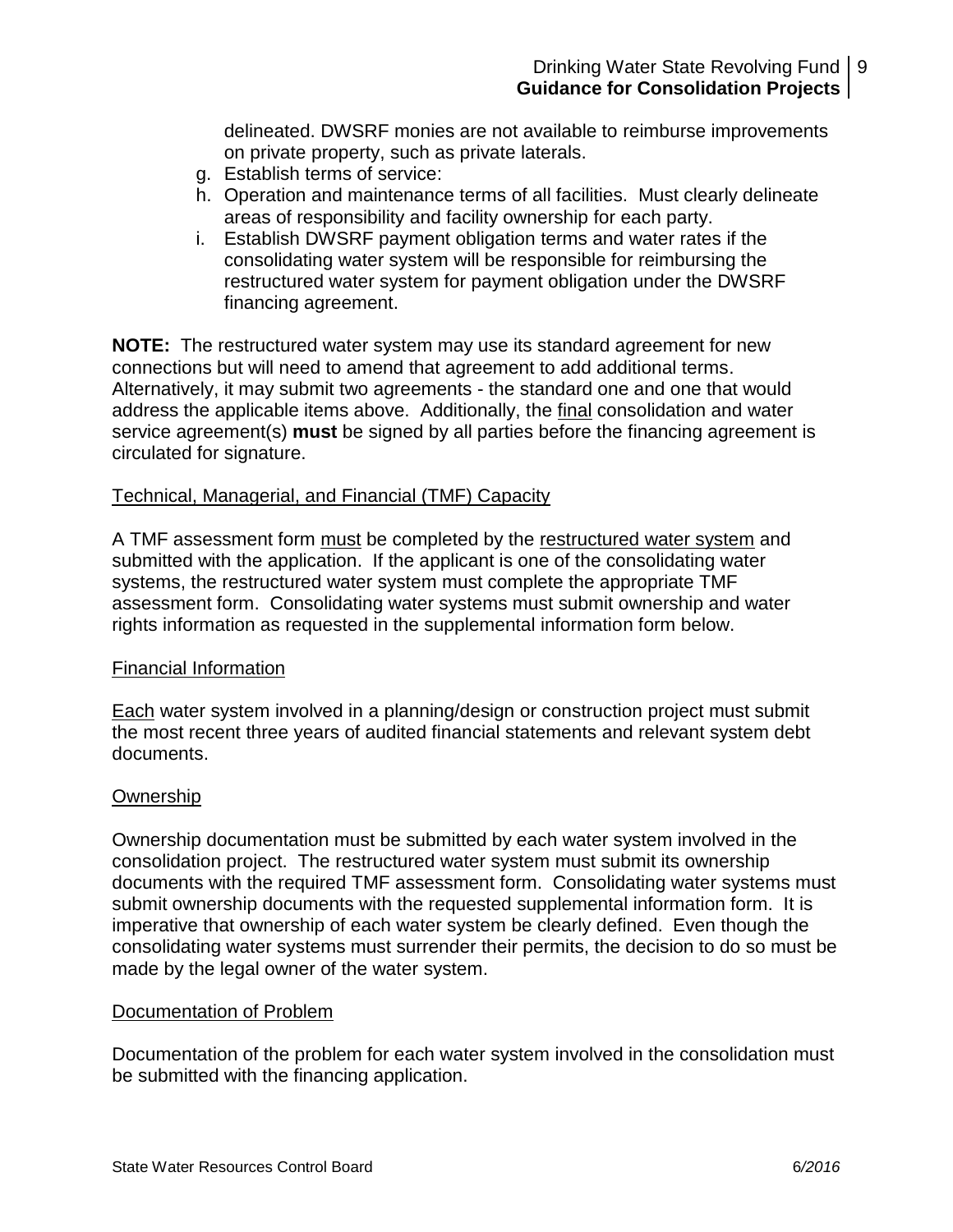# State Water Resources Control Board Division of Financial Assistance Drinking Water State Revolving Fund

# **SUPPLEMENTAL INFORMATION FORM CONSOLIDATION PROJECTS**

**Excluding the applicant, one supplemental information form must be filled out for each public water system (PWS) involved in the consolidation project.** The following information must be returned with the completed DWSRF application. Please refer to the Guidelines for Consolidation Projects for additional information on the roles and responsibilities of each PWS.

#### **PWS Information:**

| <b>PWS Name:</b>                    |                                                                                             |
|-------------------------------------|---------------------------------------------------------------------------------------------|
| <b>PWS Number:</b>                  |                                                                                             |
| <b>Physical Address:</b>            |                                                                                             |
|                                     |                                                                                             |
| <b>Mailing Address:</b>             |                                                                                             |
|                                     |                                                                                             |
|                                     |                                                                                             |
| <b>Primary Contact Information:</b> |                                                                                             |
| <b>Contact Name:</b>                |                                                                                             |
| Phone Number:                       |                                                                                             |
| Email Address:                      |                                                                                             |
|                                     |                                                                                             |
|                                     | This PWS is involved in the consolidation project as a:                                     |
|                                     | $\Box$ Restructured water system (will remain a PWS after the consolidation)                |
|                                     | $\Box$ Consolidating water system (will cease to operate as a PWS)                          |
| <b>Problem Description</b>          |                                                                                             |
|                                     | Attach documentation of problem (e.g., water quality testing results from a certified lab). |
| This PWS is classified as a:        |                                                                                             |
| <b>Community Water System</b>       |                                                                                             |
|                                     | Non-transient, Non-community Water System                                                   |
|                                     | Transient, Non-community Water System                                                       |

 $\Box$  Not currently classified as a water system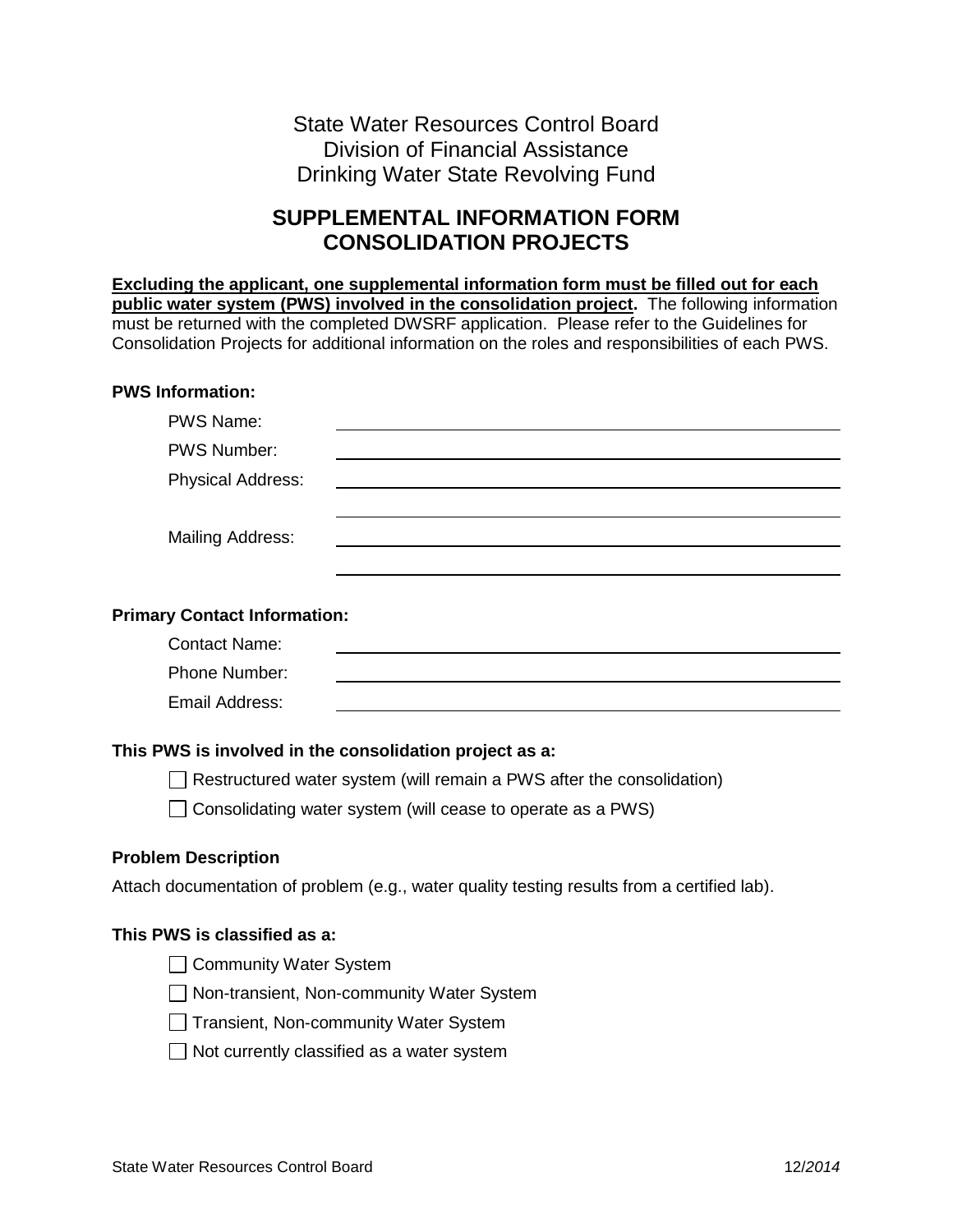#### Drinking Water State Revolving Fund **Guidance for Consolidation Projects** 2

## **This PWS has the following ownership type(s) (check all that apply):**

| Public                                                                                                                                                              | Private                                                                                                                                                                                                                                                                                      |  |
|---------------------------------------------------------------------------------------------------------------------------------------------------------------------|----------------------------------------------------------------------------------------------------------------------------------------------------------------------------------------------------------------------------------------------------------------------------------------------|--|
| Municipality                                                                                                                                                        | <b>Corporation (includes Nonprofit Mutual</b>                                                                                                                                                                                                                                                |  |
| <b>County Agency</b>                                                                                                                                                | Water Company)                                                                                                                                                                                                                                                                               |  |
| <b>Special District</b>                                                                                                                                             | (Federal Tax ID No. _______________)                                                                                                                                                                                                                                                         |  |
| <b>State Agency</b>                                                                                                                                                 | Partnership                                                                                                                                                                                                                                                                                  |  |
| <b>Irrigation District</b>                                                                                                                                          | <b>Limited Partnership</b>                                                                                                                                                                                                                                                                   |  |
|                                                                                                                                                                     | <b>General Partnership</b>                                                                                                                                                                                                                                                                   |  |
|                                                                                                                                                                     | <b>Limited Liability Company</b>                                                                                                                                                                                                                                                             |  |
|                                                                                                                                                                     | <b>Revocable Family Trust</b>                                                                                                                                                                                                                                                                |  |
|                                                                                                                                                                     | Sole Proprietorship                                                                                                                                                                                                                                                                          |  |
|                                                                                                                                                                     |                                                                                                                                                                                                                                                                                              |  |
| Other (please describe):                                                                                                                                            |                                                                                                                                                                                                                                                                                              |  |
| Applicant is in contact with this PWS regarding the consolidation project.                                                                                          |                                                                                                                                                                                                                                                                                              |  |
| Yes<br>No                                                                                                                                                           |                                                                                                                                                                                                                                                                                              |  |
|                                                                                                                                                                     |                                                                                                                                                                                                                                                                                              |  |
| Applicant has contacted the Division to inform them of this PWS's participation in the<br>consolidation project.                                                    |                                                                                                                                                                                                                                                                                              |  |
| ∐ Yes<br><b>No</b>                                                                                                                                                  |                                                                                                                                                                                                                                                                                              |  |
|                                                                                                                                                                     |                                                                                                                                                                                                                                                                                              |  |
| If this is a planning project, the following must be attached to this information form:<br>Documentation showing the PWS's commitment to the consolidation planning |                                                                                                                                                                                                                                                                                              |  |
| the planning project                                                                                                                                                | project, and authorization for Applicant to act on behalf of the PWS with respect to                                                                                                                                                                                                         |  |
| Documentation supporting the PWS's ownership type identified above                                                                                                  |                                                                                                                                                                                                                                                                                              |  |
| A map delineating the PWS's service area boundaries and its physical proximity to the<br>service areas of Applicant and other PWS's participating in this project   |                                                                                                                                                                                                                                                                                              |  |
| the system.                                                                                                                                                         | $\Box$ For a publicly owned water system, please submit its three most recent years of audited<br>financial statements. For a privately owned water system, please submit its last three years<br>of federal income tax returns (all schedules). For either, please submit debt documents of |  |
| If this is a construction project, the following must be attached to this information form                                                                          |                                                                                                                                                                                                                                                                                              |  |
| project                                                                                                                                                             | Documentation showing the PWS's commitment to the consolidation construction<br>project and authorization for Applicant to act on behalf of the PWS with respect to the                                                                                                                      |  |